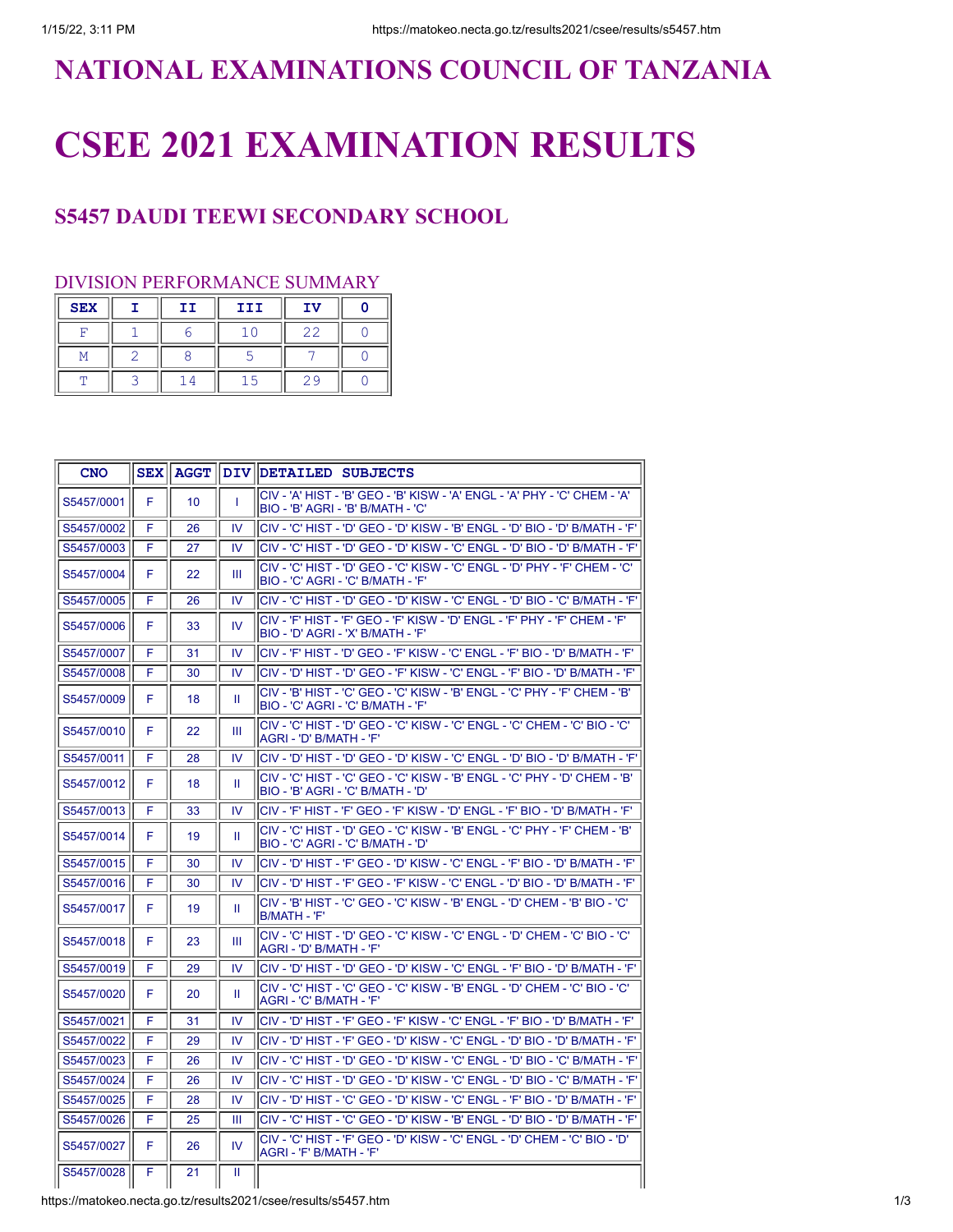1/15/22, 3:11 PM https://matokeo.necta.go.tz/results2021/csee/results/s5457.htm

| $1J/ZZ$ , $J.11$ $\Gamma$ IVI |   |                 |           | Thes://Tratokeo.flecta.go.tz/resultszuz f/csee/resul                                                               |
|-------------------------------|---|-----------------|-----------|--------------------------------------------------------------------------------------------------------------------|
|                               |   |                 |           | CIV - 'B' HIST - 'D' GEO - 'C' KISW - 'B' ENGL - 'D' CHEM - 'C' BIO - 'C'<br>IAGRI - 'D' B/MATH - 'F'              |
| S5457/0029                    | F | 30              | <b>IV</b> | lCIV - 'D' HIST - 'F' GEO - 'D' KISW - 'C' ENGL - 'F' BIO - 'D' B/MATH - 'F'                                       |
| S5457/0030                    | F | 25              | Ш         | ICIV - 'C' HIST - 'D' GEO - 'D' KISW - 'C' ENGL - 'D' CHEM - 'D' BIO - 'C'<br>AGRI - 'D' B/MATH - 'F'              |
| S5457/0031                    | F | 23              | Ш         | ICIV - 'C' HIST - 'D' GEO - 'D' KISW - 'B' ENGL - 'D' CHEM - 'C' BIO - 'C'<br>IAGRI - 'D' B/MATH - 'F'             |
| S5457/0032                    | F | 32              | IV.       | CIV - 'F' HIST - 'F' GEO - 'F' KISW - 'C' ENGL - 'F' BIO - 'D' B/MATH - 'F'                                        |
| S5457/0033                    | F | 23              | Ш         | 'CIV - 'C' HIST - 'C' GEO - 'D' KISW - 'C' ENGL - 'D' CHEM - 'C' BIO - 'C<br> AGRI - 'D' B/MATH - 'F'              |
| S5457/0034                    | F | 31              | IV        | lCIV - 'D' HIST - 'F' GEO - 'F' KISW - 'C' ENGL - 'F' BIO - 'D' B/MATH - 'F'                                       |
| S5457/0035                    | F | 22              | Ш         | CIV - 'C' HIST - 'C' GEO - 'C' KISW - 'C' ENGL - 'D' CHEM - 'C' BIO - 'C'<br>IB/MATH - 'F'                         |
| S5457/0036                    | F | 23              | Ш         | lCIV - 'C' HIST - 'D' GEO - 'C' KISW - 'C' ENGL - 'D' PHY - 'F' CHEM - 'C'<br>IBIO - 'C' B/MATH - 'F'              |
| S5457/0037                    | F | 27              | IV        | (CIV - 'C' HIST - 'D' GEO - 'D' KISW - 'C' ENGL - 'D' BIO - 'D' B/MATH - 'F'                                       |
| S5457/0038                    | F | 26              | IV        | lCIV - 'C' HIST - 'D' GEO - 'D' KISW - 'C' ENGL - 'D' CHEM - 'D' BIO - 'D'<br>AGRI - 'D' B/MATH - 'F'              |
| S5457/0039                    | F | 22              | Ш         | 'CIV - 'C' HIST - 'D' GEO - 'C' KISW - 'C' ENGL - 'D' PHY - 'F' CHEM - 'C<br> BIO - 'C' AGRI - 'C' B/MATH - 'F'    |
| S5457/0040                    | м | 32              | IV        | <sup> </sup> CIV - 'D' HIST - 'F' GEO - 'F' KISW - 'D' ENGL - 'F' BIO - 'D' B/MATH - 'F'                           |
| S5457/0041                    | м | 20              | Ш         | lCIV - 'C' HIST - 'D' GEO - 'C' KISW - 'B' ENGL - 'D' PHY - 'D' CHEM - 'B'<br>BIO - 'C' AGRI - 'C' B/MATH - 'D'    |
| S5457/0042                    | м | 13              | T         | CIV - 'A' HIST - 'B' GEO - 'C' KISW - 'B' ENGL - 'C' PHY - 'C' CHEM - 'A'<br>IBIO - 'A' AGRI - 'C' B/MATH - 'D'    |
| S5457/0043                    | м | 21              | Ш         | CIV - 'B' HIST - 'C' GEO - 'C' KISW - 'B' ENGL - 'C' BIO - 'C' B/MATH - 'F'                                        |
| S5457/0044                    | м | 22              | Ш         | <sup>I</sup> CIV - 'C' HIST - 'C' GEO - 'C' KISW - 'C' ENGL - 'D' CHEM - 'C' BIO - 'C'<br>IAGRI - 'D' B/MATH - 'F' |
| S5457/0045                    | м | 27              | IV.       | lCIV - 'C' HIST - 'D' GEO - 'D' KISW - 'C' ENGL - 'D' BIO - 'D' AGRI - 'F'<br>IB/MATH - 'F'                        |
| S5457/0046                    | м | 23              | Ш         | CIV - 'C' HIST - 'C' GEO - 'C' KISW - 'B' ENGL - 'D' BIO - 'C' B/MATH - 'F'                                        |
| S5457/0047                    | м | 18              | Ш         | lCIV - 'C' HIST - 'C' GEO - 'C' KISW - 'C' ENGL - 'C' PHY - 'D' CHEM - 'A'<br>BIO - 'B' AGRI - 'C' B/MATH - 'D'    |
| S5457/0048                    | м | 18              | Ш         | ICIV - 'B' HIST - 'C' GEO - 'C' KISW - 'C' ENGL - 'C' PHY - 'D' CHEM - 'B'<br>BIO - 'B' AGRI - 'C' B/MATH - 'D'    |
| S5457/0049                    | м | 26              | IV        | (CIV - 'C' HIST - 'D' GEO - 'D' KISW - 'B' ENGL - 'D' BIO - 'D' B/MATH - 'F                                        |
| S5457/0050                    | м | 31              | IV.       | ICIV - 'D' HIST - 'F' GEO - 'D' KISW - 'C' ENGL - 'F' BIO - 'F' B/MATH - 'F'                                       |
| S5457/0051                    | м | 26              | <b>IV</b> | ICIV - 'C' HIST - 'D' GEO - 'D' KISW - 'C' ENGL - 'F' BIO - 'C' AGRI - 'D'<br>IB/MATH - 'F'                        |
| S5457/0052                    | M | 20              | Ш.        | lCIV - 'C' HIST - 'C' GEO - 'C' KISW - 'B' ENGL - 'C' CHEM - 'C' BIO - 'C'<br>IAGRI - 'D' B/MATH - 'F'             |
| S5457/0053                    | м | 23              | Ш         | ICIV - 'C' HIST - 'D' GEO - 'C' KISW - 'C' ENGL - 'D' CHEM - 'C' BIO - 'C'<br><b>AGRI - 'D' B/MATH - 'D'</b>       |
| S5457/0054                    | м | 19              | Ш         | ICIV - 'C' HIST - 'C' GEO - 'C' KISW - 'B' ENGL - 'D' PHY - 'D' CHEM - 'C'<br> BIO - 'B' AGRI - 'C' B/MATH - 'F'   |
| S5457/0055                    | M | 18              | Ш         | CIV - 'B' HIST - 'C' GEO - 'C' KISW - 'C' ENGL - 'C' PHY - 'F' CHEM - 'B'<br>IBIO - 'B' AGRI - 'C' B/MATH - 'C'    |
| S5457/0056                    | м | 10 <sup>°</sup> | T         | CIV - 'A' HIST - 'B' GEO - 'B' KISW - 'A' ENGL - 'C' PHY - 'C' CHEM - 'A'<br>BIO - 'A' AGRI - 'C' B/MATH - 'B'     |
| S5457/0057                    | м | 29              | IV.       | lCIV - 'C' HIST - 'D' GEO - 'F' KISW - 'C' ENGL - 'F' BIO - 'D' AGRI - 'F'<br> B/MATH - 'F'                        |
| S5457/0058                    | м | 18              | Ш         | lCIV - 'B' HIST - 'C' GEO - 'C' KISW - 'B' ENGL - 'D' PHY - 'X' CHEM - 'B'<br> BIO - 'C' AGRI - 'C' B/MATH - 'F'   |
| S5457/0059                    | м | 33              | IV        | CIV - 'F' HIST - 'F' GEO - 'F' KISW - 'C' ENGL - 'F' BIO - 'F' B/MATH - 'F'                                        |
| S5457/0060                    | м | 23              | Ш         | CIV - 'C' HIST - 'C' GEO - 'C' KISW - 'B' ENGL - 'D' BIO - 'C' B/MATH - 'F'                                        |
| S5457/0061                    | м | 23              | Ш         | "ס' - C' HIST - 'D' GEO - 'D' KISW - 'B' ENGL - 'D' CHEM - 'C' BIO - 'D'<br>AGRI - 'C' B/MATH - 'F'                |

| <b>EXAMINATION CENTRE RANKING</b>                 |                                    |
|---------------------------------------------------|------------------------------------|
| <b>IEXAMINATION CENTRE REGION</b>                 | IMANYARA                           |
| <b>ITOTAL PASSED CANDIDATES</b>                   | 161                                |
| IEXAMINATION CENTRE GPA                           | 13.3670                            |
| ICENTRE CATEGORY                                  | ICENTRE WITH 40 CANDIDATES OR MORE |
| ICENTRE POSITION IN ITS CATEGORY<br>((REGIONWIDE) | 130/130                            |
| $\overline{O}$                                    | 17011111                           |

ES ENTRE POSITION IN ITS CATEGORY 2/3<br>https://matokeo.necta.go.tz/results2021/csee/results/s5457.htm